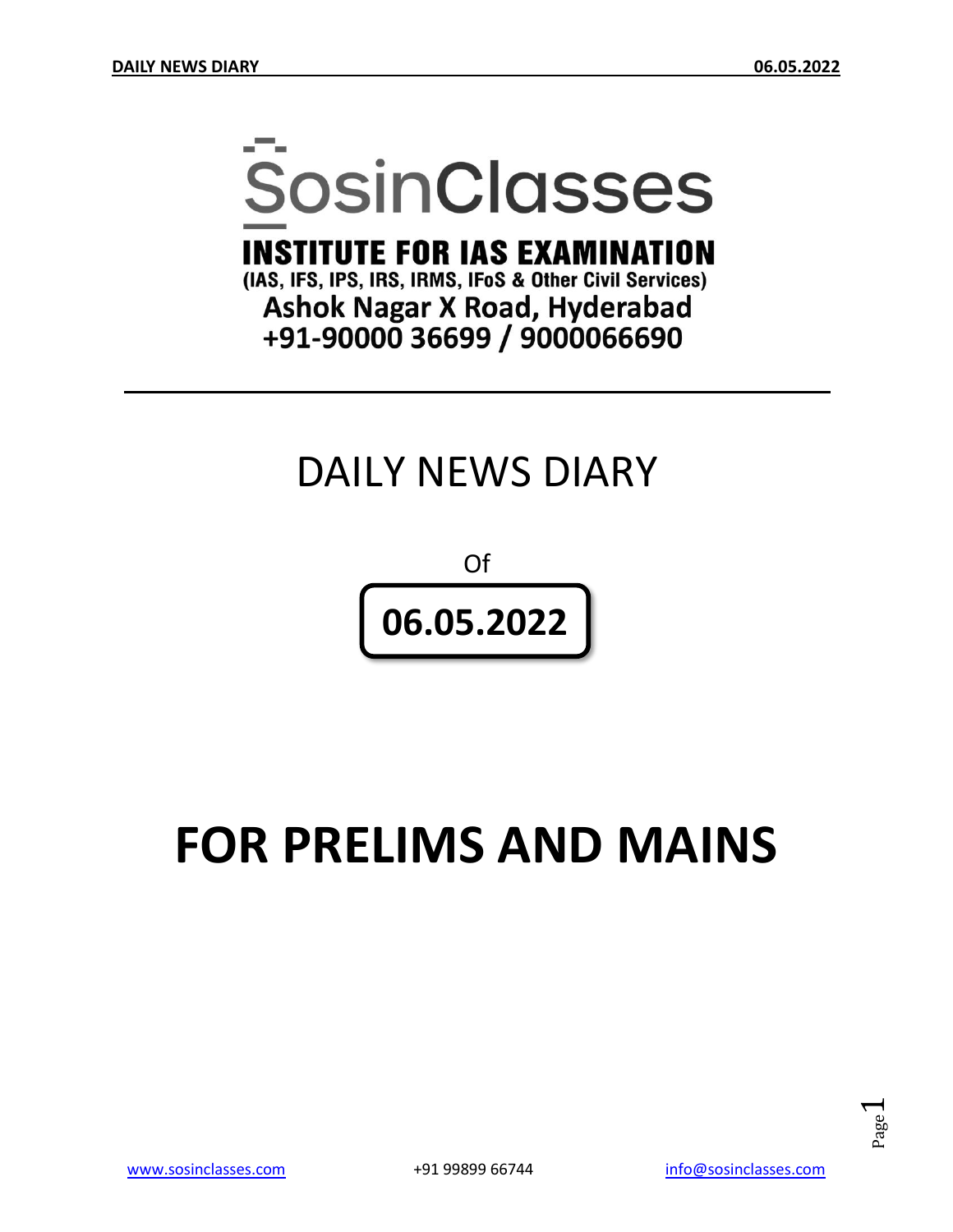Warm Greetings.

- $\triangleright$  DnD aims to provide every day news analysis in sync with the UPSC pattern.
- $\triangleright$  It is targeted at UPSC Prelims & Mains.
- $\triangleright$  Daily articles are provided in the form of Question and Answers
- To have a bank of mains questions.
- And interesting to read.
- Providing precise information that can be carried straight to the exam, rather than over dumping.

Josinciasses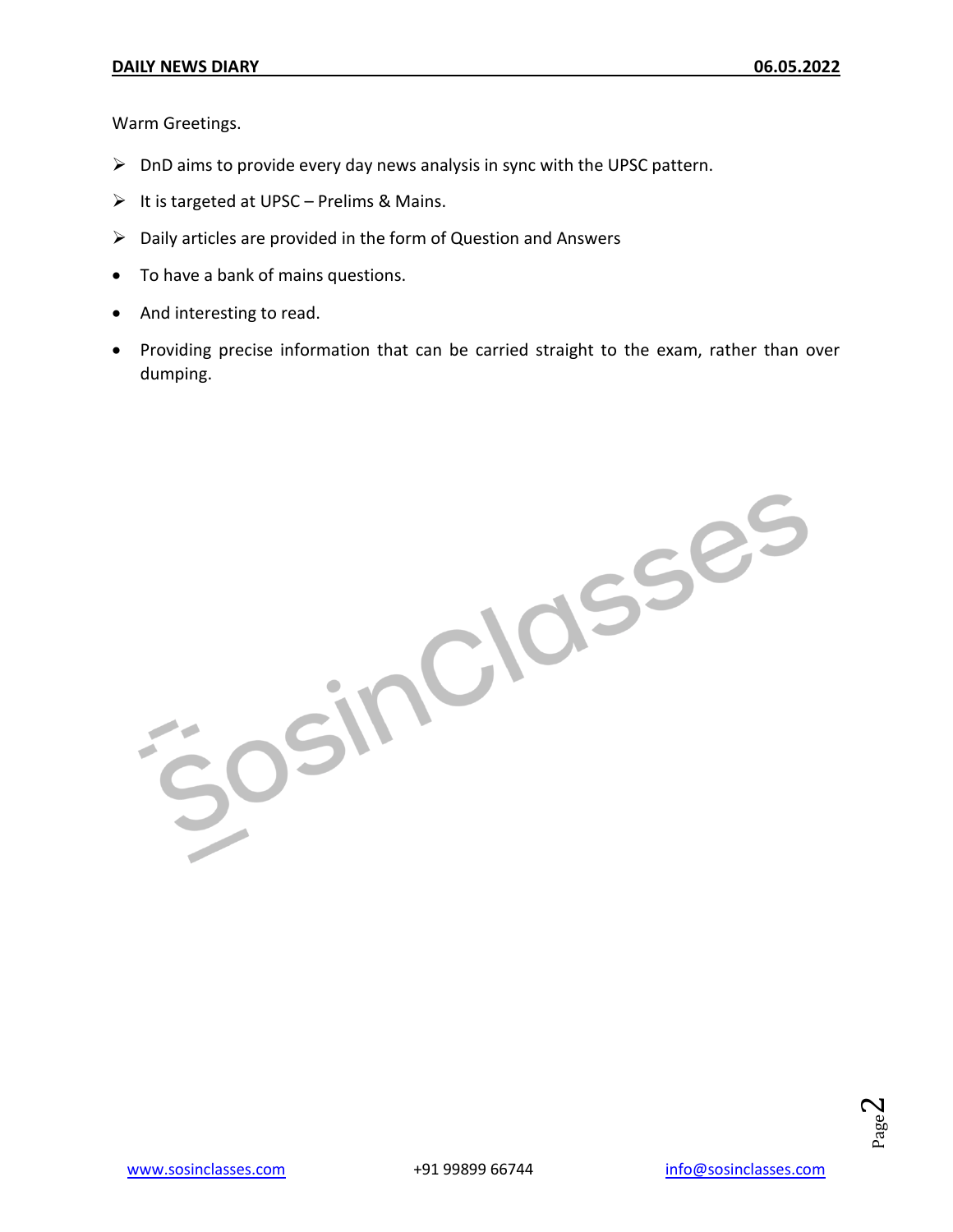# **INDEX**

#### **GS 2**

| <u>GS 3</u> |  |  |
|-------------|--|--|
|             |  |  |

| 10 |
|----|
|    |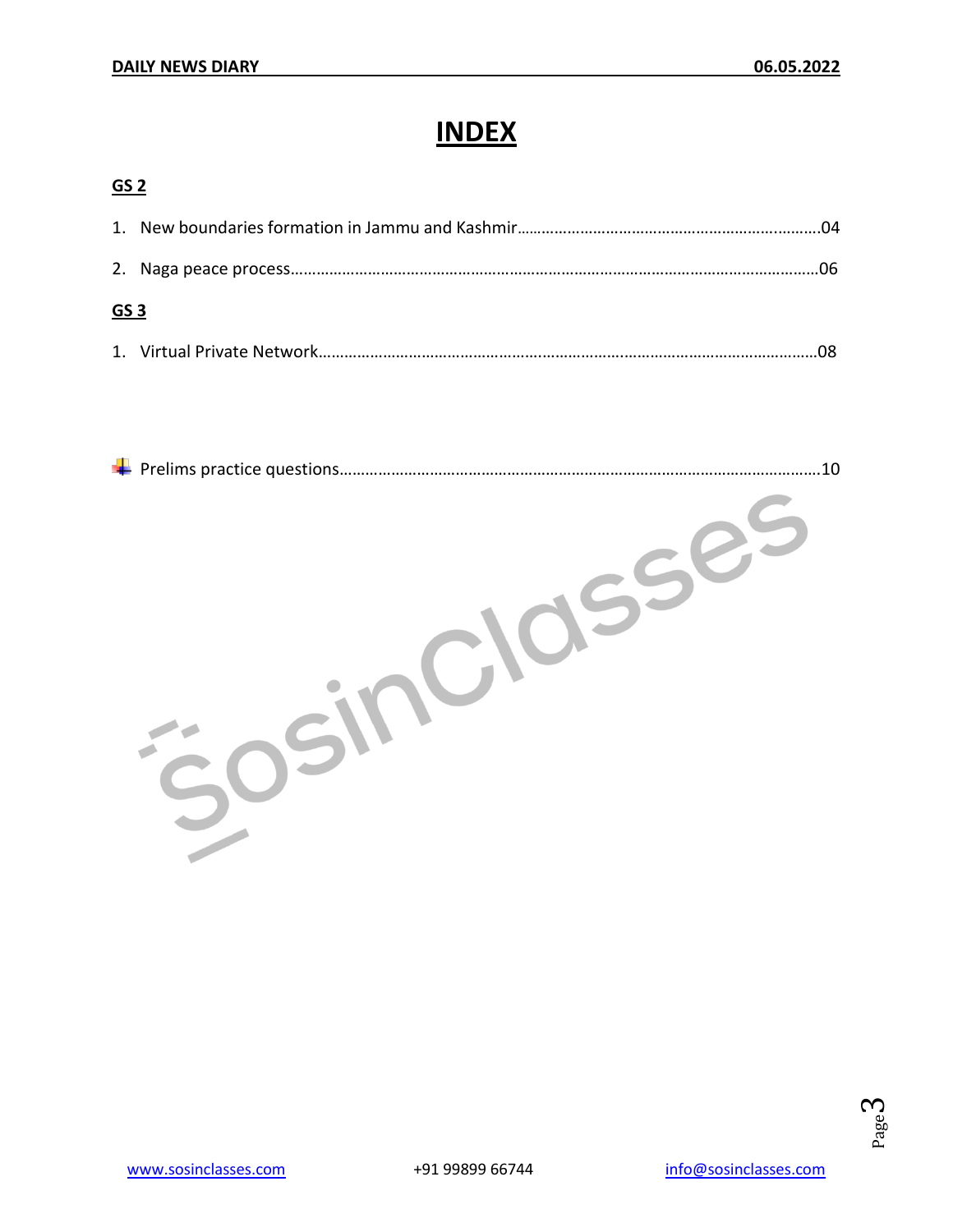### **GS 2**

#### **POLITY & GOVERNANCE**

#### **Q) Discuss the significance of the new boundaries formation in Jammu and Kashmir in the first ever Assembly election in the Union Territory.**

#### **Context:**

The Jammu and Kashmir Delimitation Commission has notified the new boundaries, names and number of Assembly constituencies in Jammu and Kashmir, paving the way for the first-ever Assembly election in the Union Territory.

#### **Delimitation:**

- Delimitation is the act of redrawing boundaries of an Assembly or Lok Sabha seat to represent changes in population over time.
- The Delimitation Commission is appointed by the President of India and works in collaboration with the Election Commission of India.
- **This exercise is carried out by a Delimitation Commission, whose orders have the force of** law and cannot be questioned before any court.
- The objective is to redraw boundaries (based on the data of the last Census) in a way so that the population of all seats, as far as practicable, be the same throughout the State.
- Aside from changing the limits of a constituency, the process may result in a change in the number of seats in a state.

#### **How is it carried out?**

- **Under Article 82, the Parliament enacts a Delimitation Act after every Census.**
- Article 170 provides that States also get divided into territorial constituencies as per **Delimitation Act after every Census.**
- Once the Act is in force, the Union government sets up a Delimitation Commission.
- The first delimitation exercise was carried out by the President (with the help of the Election Commission) in 1950-51.
- **The Delimitation Commission Act was enacted in 1952.**
- Delimitation Commissions have been set up four times 1952, 1963, 1973 and 2002 under the Acts of 1952, 1962, 1972 and 2002.
- There was no delimitation after the 1981 and 1991 Censuses.

#### **Delimitation in J&K:**

- 1. Assembly seats in J&K were delimited in 1963, 1973 and 1995.
- 2. Prior to August 5, 2019, carving out of J&K's Assembly seats was carried out under the J&K Constitution and Jammu and Kashmir Representation of the People Act, 1957.
- 3. Until then, the delimitation of Lok Sabha seats in J&K was governed by the Constitution of India.
- 4. However, the delimitation of the state's Assembly was governed by the J&K Constitution and J&K Representation of the People Act, 1957.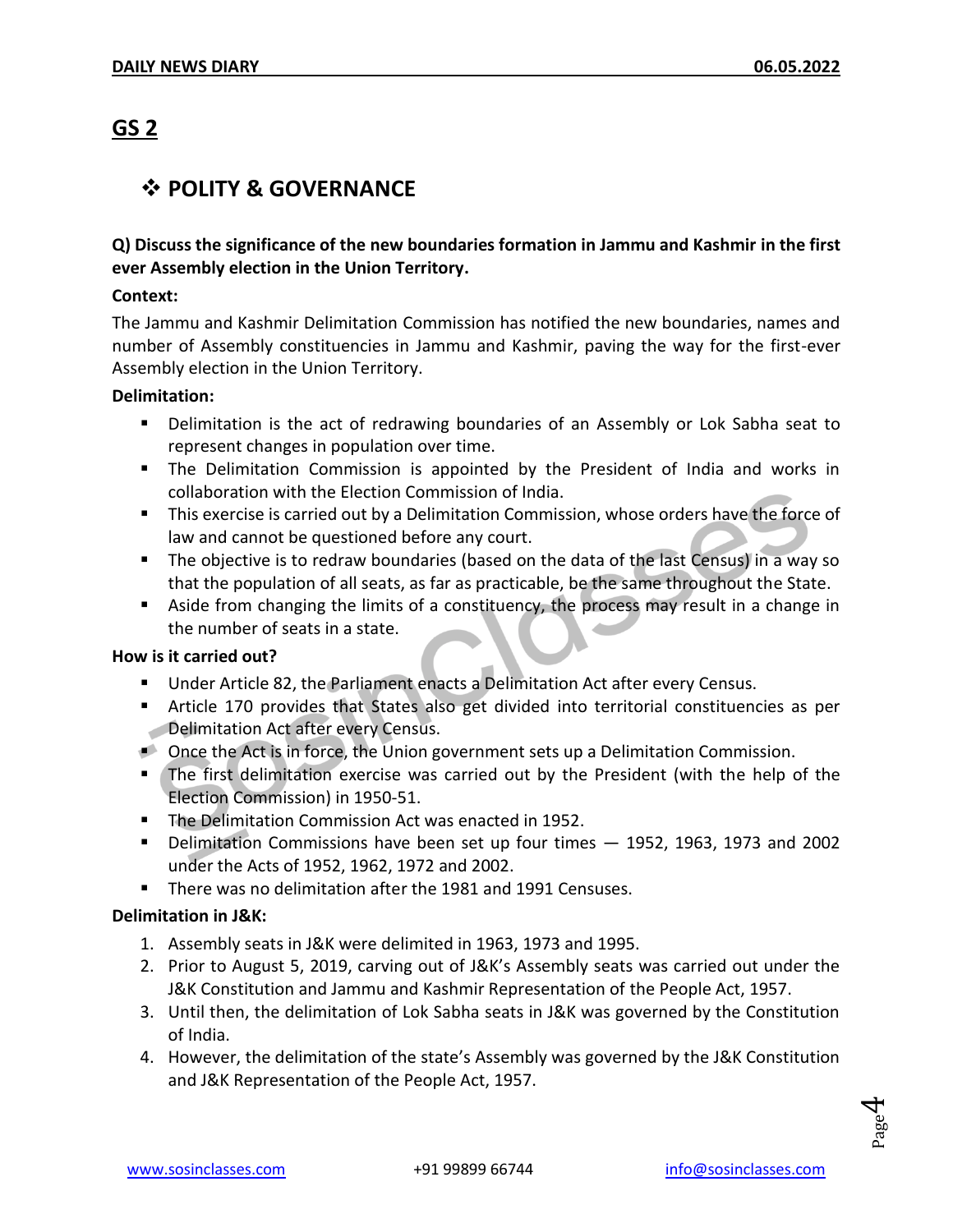5. There was no census in the state in 1991 and hence no Delimitation Commission was set up by the state until 2001 census.

#### **Present status:**

- After the abrogation of J&K's special status in 2019, the delimitation of Lok Sabha and Assembly seats in the newly-created UT would be as per the provisions of the Indian Constitution.
- On March 6, 2020, the government set up the Delimitation Commission, headed by retired Supreme Court judge Ranjana Prakash Desai, which was tasked with winding up delimitation in J&K in a year.
- As per the J&K Reorganization Bill, the number of Assembly seats in J&K would increase from 107 to 114, which is expected to benefit the Jammu region.

#### **Next step: Assembly polls**

- $\checkmark$  With the final order now notified, all eyes will be on the EC and the Union government regarding the timing of Assembly elections.
- $\checkmark$  Though mainstream parties in the Valley have criticised the report, it is likely that this will make space for political engagement in the UT.

#### **Changes:**

- $\triangleright$  ASSEMBLY: The Commission has increased seven Assembly seats  $-$  six in Jammu (now 43 seats) and one in Kashmir (now 47). It has also made massive changes in the structure of the existing Assembly seats.
- LOK SABHA: The Commission has redrawn the boundaries of Anantnag and Jammu seats. Jammu's Pir Panjal region, comprising Poonch and Rajouri districts and formerly part of Jammu parliamentary seat, has now been added to Anantnag seat in Kashmir. Also, a Shiadominated region of Srinagar parliamentary constituency has been transferred to Baramulla constituency, also in the Valley.
- KASHMIRI PANDITS: The Commission has recommended provision of at least two members from the community of Kashmiri Migrants (Kashmiri Hindus) in the Legislative Assembly.
- $\triangleright$  Seats for POK migrants: It has also recommended that Centre should consider giving representation in the J&K Legislative Assembly to the displaced persons from Pakistanoccupied Kashmir, who migrated to Jammu after Partition.

#### **Why has the exercise been controversial?**

- $\checkmark$  Jammu vs. Kashmir: Concerns had been expressed over how the delimitation process may end up favoring the Jammu region over Kashmir in terms of the seats.
- $\checkmark$  Under-representation of Ladakh: Arguments have been made on how Ladakh has been underrepresented, with demands for statehood/sixth schedule.
- $\checkmark$  Non-proportionate reservations: It is argued that seats for STs should've been divided in both Jammu province & Kashmir province, as the ST population is almost equal.
- $\checkmark$  Frozen till 2026: Constituency boundaries are being redrawn only in J&K when delimitation for the rest of the country has been frozen until 2026. The last delimitation exercise in J&K was carried out in 1995.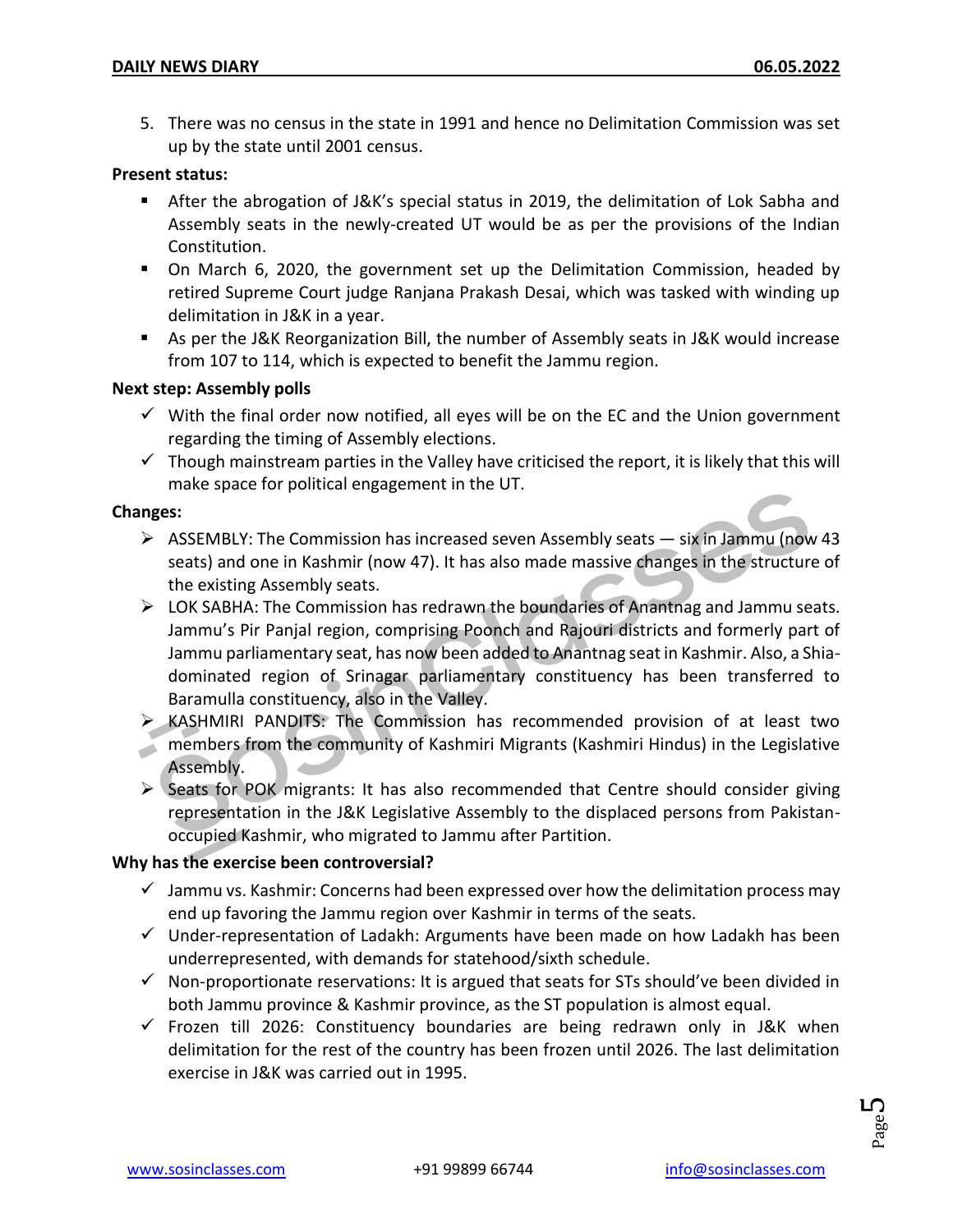$\checkmark$  Issue over reorganization: Again, political parties in Jammu and Kashmir have been pointing out that the Delimitation Commission is mandated by the Reorganisation Act, which is sub judice.

*Source: The Hindu*

#### **Q) Analyse the progress and challenges in the Naga peace process.**

#### **Context:**

The annual report of the Ministry of Home Affairs (MHA) released a report on insurgency-related incidents in Nagaland. It recently said that the Isak-Muivah faction of the National Socialist Council of Nagaland (NSCN-IM) was involved in 44% of insurgency-related incidents in 2020.

The Union government had, in 2015, signed a framework agreement with the NSCN-IM to find a solution to the Naga political issue. The negotiations are yet to be concluded.



#### **END OF LONGEST INSURGENCY?**

#### **Nagas:**

The term Naga was created by the British for administrative convenience to refer to a group of tribes with similar origins but distinct cultures, dialects, and customs. The Naga tribes are accumulated in Nagaland, Arunachal Pradesh, Manipur, and Myanmar.

#### **Naga Insurgency:**

- Residing in the Naga hills of Assam during the advent of the British and the annexation of Assam in 1820, the Nagas did not consider themselves a part of British India.
- The British adopted a way of governance over the Nagas that involved keeping in place their traditional ways of life, customs, and laws while putting British administrators at the top.
- At the time of the withdrawal of the British, insecurity grew among the Naga tribes about the future of their cultural autonomy after India's independence.
- **This was accompanied by the fear of the entry of "plains people" or "outsiders" into their** territory.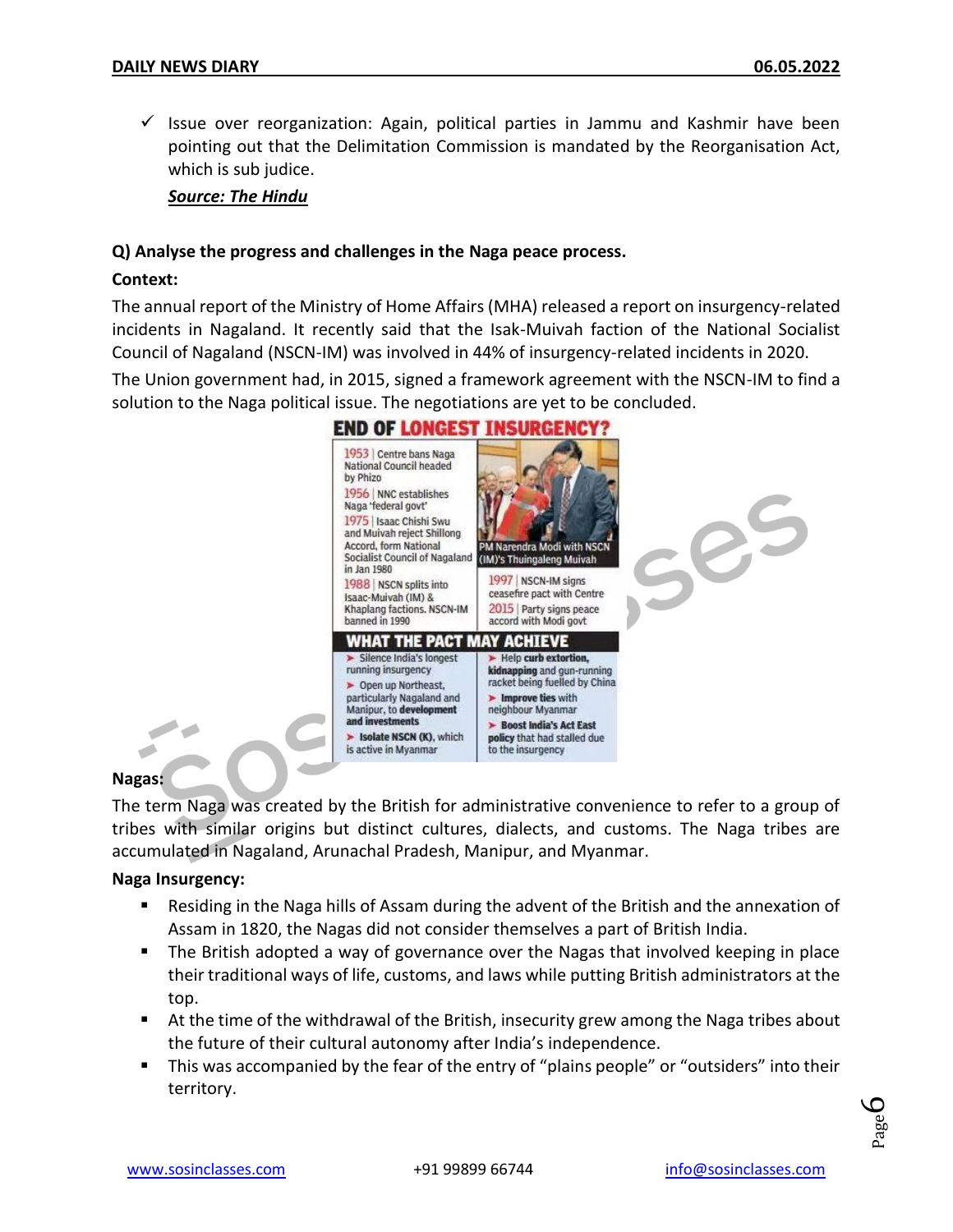#### **Collective actions of the Nagas:**

- 1. Above mentioned factors gave rise to the formation of the Naga Hills District Tribal Council in 1945, which was renamed the Naga National Council (NNC) in 1946.
- 2. Amid uncertainties over the post-independence future of the Nagas, a section of the NNC, led by Naga leader A.Z. Phizo declared the independence of the Nagas on August 14, 1947.
- 3. The underground insurgency began in the early 1950s when Mr. Phizo founded the Naga Federal Government (NFG) and its armed wing, the Naga Federal Army (NFA).

#### **Outcome of the then insurgency:**

- The Central Government sent the armed forces into Naga areas to curb the insurgency.
- It imposed the contentious Armed Forces Special Powers Act (AFSPA) which is still in place in parts of Nagaland.
- **The Nagas, led by Mr. Phizo, demanding an independent state outside of India, boycotted** the 1952 and 1957 general elections and armed clashes grew.
- **Unlike other groups in the north east which were accepting some form of autonomy** under the Constitution, Nagas rejected this in favour of sovereignty.

#### **Negotiations with the govt:**

- $\checkmark$  Some leaders among the NNC formed their own group to hold discussions with the government, leading to the formation of the State of Nagaland in 1963.
- $\checkmark$  This, however, did not satisfy many in the NNC and NFG, who, following years of negotiations with the government, eventually signed the Shillong Accord of 1975, agreeing to surrender arms and accept the Constitution.

#### **NSCN:**

- This signing of the Shillong Accord was not agreeable with many top leaders of the NNC and those operating from Myanmar.
- According to them, the agreement did not address the issue of Naga sovereignty and coerced them to accept the Constitution.
- **Three NNC rebel leaders, formed the National Socialist Council Of Nagaland (NSCN) to** continue the armed movement for 'independence'.

#### **Split in NSCN:**

- In 1988, after years of infighting and violent clashes along tribal lines and over the main cause of the movement, the NSCN split into two factions.
- One, led by Mr. Muiwah and Swu called the NSCN-IM and the other, led by Mr. Khaplang called the NSCN-K.
- **The NSCN-IM demanded and continues to demand for 'Greater Nagaland' or Nagalim.**
- It wants to extend Nagaland's borders by including Naga-dominated areas in the neighbouring States of Assam, Manipur and Arunachal Pradesh.
- **The NSCN-IM has now grown to become the most powerful insurgent group, also playing** a role in the creation of smaller groups in other States.

#### **Where do the peace talks stand now?**

- In 1997, the Government of India got the NSCN-IM to sign a ceasefire agreement to begin the holding of talks with the aim of signing a Naga Peace Accord.
- **After this ceasefire, there have been over a hundred rounds of talks spanning over 24** years between the Centre and the insurgent group, while a solution is still awaited.

Page  $\overline{\phantom{0}}$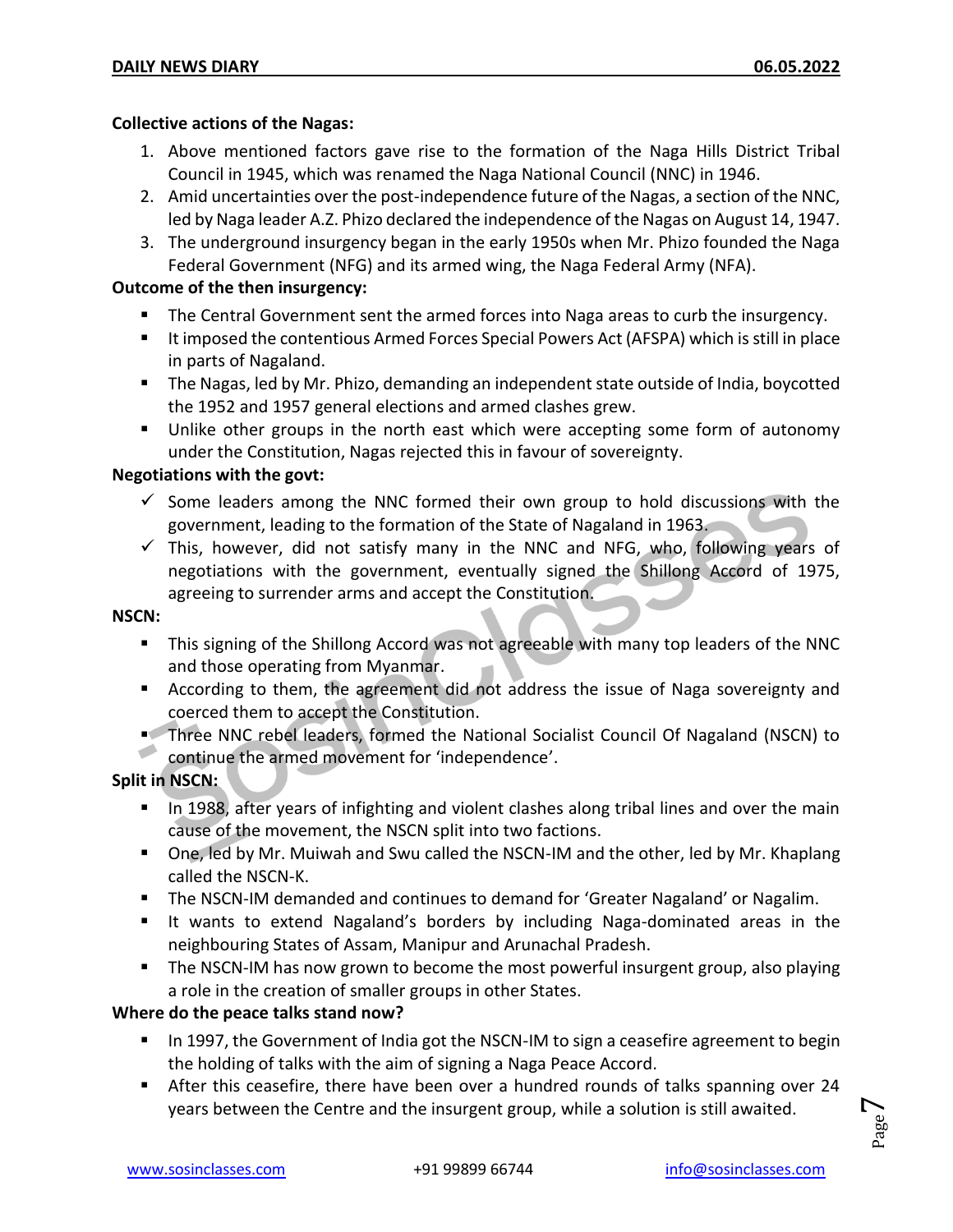#### **Issues of contention:**

- $\triangleright$  Independence celebration: Nagas across Nagaland, Manipur, Assam and Arunachal Pradesh celebrate August 14 as Independence Day. According to Naga historians, Gandhi agreed that the Nagas would celebrate their independence a day ahead of India, on August 14, 1947.
- $\triangleright$  Naga flag: In the Naga narrative, passed down generations by word of mouth, the Naga flag was not designed by a mortal but is of divine origin.
- $\triangleright$  Secessionist tendencies: A large section of the Nagas still holds dear the idea of the Naga identity and their tribal roots.

#### **Way ahead**

- $\checkmark$  The Naga struggle claimed thousands of lives over decades and devastated countless homes, all over the idea of a sovereign Naga nation.
- $\checkmark$  If the NSCN (I-M) accedes to economic and political packages alone, without a separate flag and constitution, it remains to be seen whether it will be seen as a solution, or as a defeat.

#### *Source: The Hindu*

#### **GS 3**

#### **SCIENCE & TECHNOLOGY**

**Q) Discuss the significance of the Virtual Private Network (VPN) providers in storing the user data.**

#### **Context:**

Recently, the Indian Computer Emergency Response Team (Cert-In) issued new directives that require Virtual Private Network (VPN) providers to store user data for five years.

**VPN:**

- VPN describes the opportunity to establish a protected network connection when using public networks.
- It encrypts internet traffic and disguise a user's online identity.
- This makes it more difficult for third parties to track your activities online and steal data.
- **The encryption takes place in real time.**

#### **How does a VPN work?**

- A VPN hides your IP address by letting the network redirect it through a specially configured remote server run by a VPN host.
- This means that if you surf online with a VPN, the VPN server becomes the source of your data.
- **This means your Internet Service Provider (ISP) and other third parties cannot see which** websites you visit or what data you send and receive online.
- A VPN works like a filter that turns all your data into "gibberish". Even if someone were to get their hands on your data, it would be useless.

 $59e<sup>5</sup>$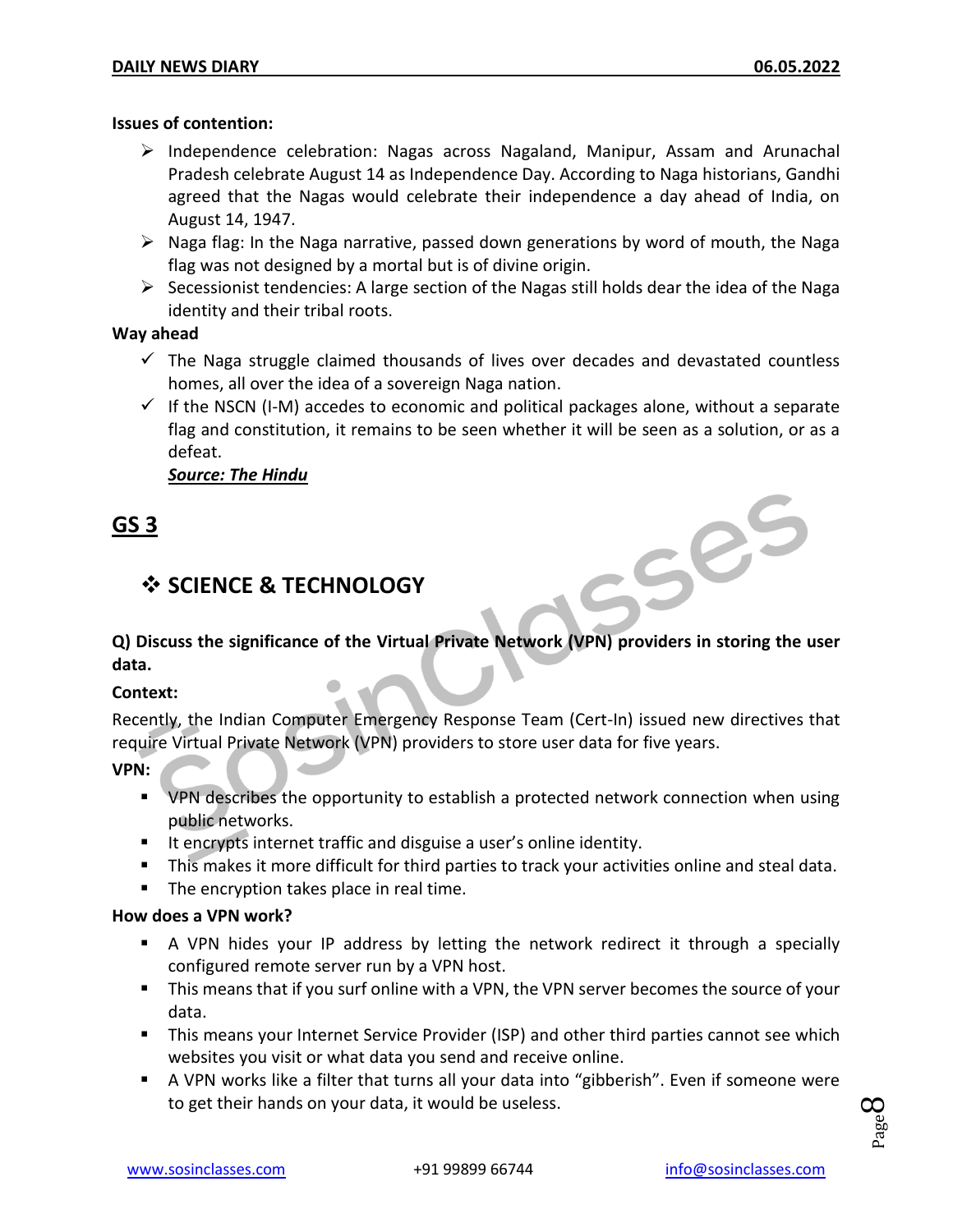#### **VPN usage:**

- $\triangleright$  Secure encryption: A VPN connection disguises your data traffic online and protects it from external access. Unencrypted data can be viewed by anyone who has network access and wants to see it. With a VPN, hackers and cyber criminals can't decipher this data.
- $\triangleright$  Disguising whereabouts: VPN servers essentially act as your proxies on the internet. Because the demographic location data comes from a server in another country, your actual location cannot be determined.
- $\triangleright$  Data privacy is held: Most VPN services do not store logs of your activities. Some providers, on the other hand, record your behaviour, but do not pass this information on to third parties. This means that any potential record of your user behaviour remains permanently hidden.
- $\triangleright$  Access to regional content: Regional web content is not always accessible from everywhere. Services and websites often contain content that can only be accessed from certain parts of the world.
- $\triangleright$  Secure data transfer: If you work remotely, you may need to access important files on your company's network. For security reasons, this kind of information requires a secure connection. To gain access to the network, a VPN connection is often required.

#### **New CERT-IN directive:**

- **•** VPN providers will need to store validated customer names, their physical addresses, email ids, phone numbers, and the reason they are using the service, along with the dates they use it and their "ownership pattern".
- In addition, Cert is also asking VPN providers to keep a record of the IP and email addresses that the customer uses to register the service, along with the timestamp of registration.
- Most importantly, however, VPN providers will have to store all IP addresses issued to a customer and a list of IP addresses that its customers generally use.

#### **What does this mean for VPN providers?**

- 1. VPN services are in violation of Cert's rules by simply operating in India.
- 2. That said, it is worth noting that 'no logs' does not mean zero logs.
- 3. VPN services still need to maintain some logs to run their service efficiently.
- 4. The Indian government has not banned VPNs yet, so they can still be used to access content that is blocked in an area, which is the most common usage of these services.
- 5. However, journalists, activists, and others who use such services to hide their internet footprint will have to think twice about them.

#### **Why such move?**

- $\checkmark$  Crime control: For law enforcement agencies, a move like this will make it easier to track criminals who use VPNs to hide their internet footprint.
- $\checkmark$  Curbing dark-net activities: Users these days are shifting towards the dark and deep web, which are much tougher to police than VPN services.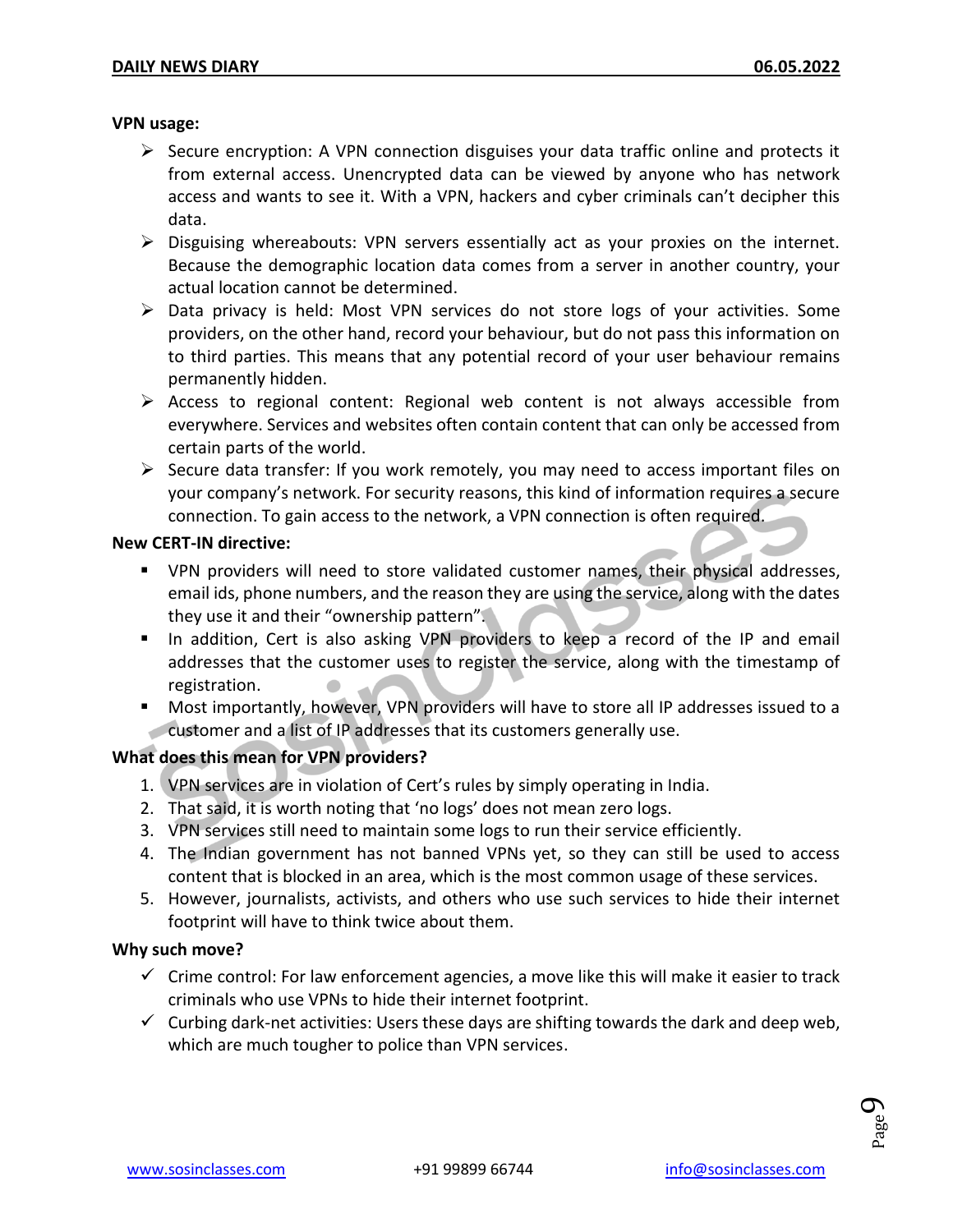#### **Q) In relation to the history of ancient India, 'Ratnasagara', 'Ratnodadhi' & 'Ratnaranjaka' are associated with which of the following?**

- a) Literary works of King Harshvardhana
- b) Court poets of the Gupta king, Chandragupta Vikramaditya
- c) Libraries of the University of Nalanda
- d) Great scholars in the court of Satavahana king, Gautamiputra Satakarni

#### **Hey from Yesterday –**

#### **Q) World Press Freedom Index is published by\_\_\_\_\_\_\_\_\_\_\_\_\_\_\_\_\_.**

- a) World Economic Forum
- b) Amnesty International
- c) Reporters Sans Frontieres
- d) The Wikimedia Foundation

#### **Answer: c**

#### **Explanation:**

- On the World Press Freedom Day (WPFD) (3rd May), the 20th edition of the World Press Freedom Index was published by Reporters Without Borders (RSF). India ranked 150th among the 180 countries.
- It has been published every year since 2002 by Reporters Sans Frontieres (RSF) or Reporters Without Borders.
- **Based in Paris, RSF is an independent NGO with consultative status with the United** Nations, UNESCO, the Council of Europe and the International Organization of the Francophonie (OIF). OIF is 54 French speaking nations collective.
- The Index ranks countries and regions according to the level of freedom available to journalists. However, it is not an indicator on the quality of journalism.